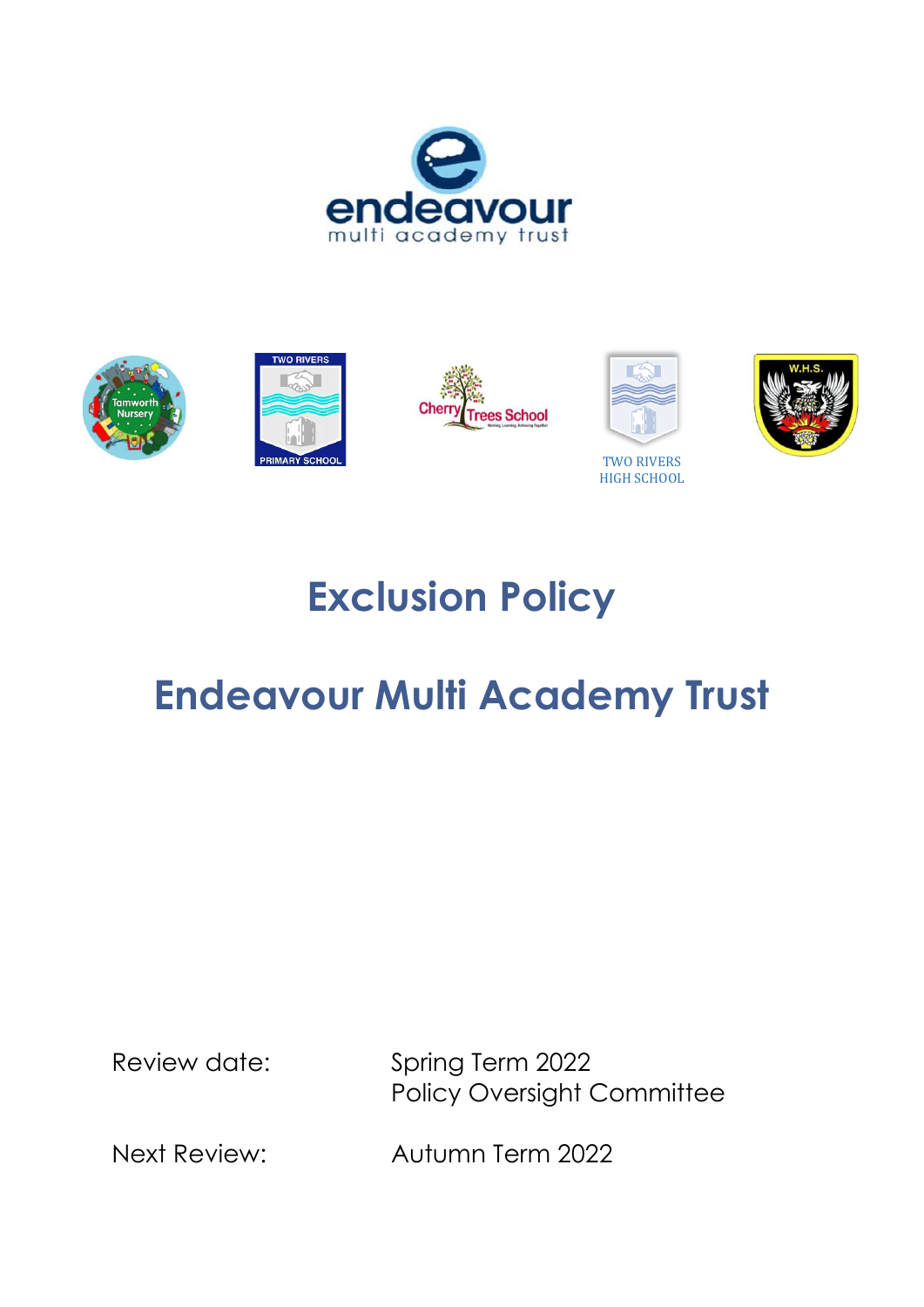This policy is in conjunction with the School's Behaviour Policy.

Fixed Term Exclusion:

- Schools manage pupils' behaviour in accordance with the school's Behaviour Policy.
- Occasionally a pupil's behaviour is so extreme that the school will use their right to a temporary exclusion. This is usually as a last resort having followed the consequences for inappropriate behaviours set out in the Behaviour Policy.
- This will be used if the pupil deliberately hurts another pupil or member of staff or causes willful damage to the school premises.
- An exclusion can only be authorised by the Headteacher/Executive Headteacher [a Deputy Headteacher / Head of School in their absence] in conjunction with the Chair of the Local Governing Board.
- 5 days is the maximum length of time that a pupil can be excluded without seeking alternative provision.
- If it is deemed necessary to exclude a pupil the parent will be initially informed by phone.
- If a parent cannot be contacted, the pupil is required to stay in one of the Senior Managers' offices away from the other pupils.
- Depending on the time of day, the parent may be asked to pick their child up from school, or if it is near to the end of day the child may return home on the transport.
- A letter is given to the parent or sent home by post informing the parent of the length of the exclusion. Work will be provided, and this can be collected by the parent.
- The parent is requested to attend a reintegration meeting with their child to discuss the incident and if necessary a new Behaviour Plan drawn up.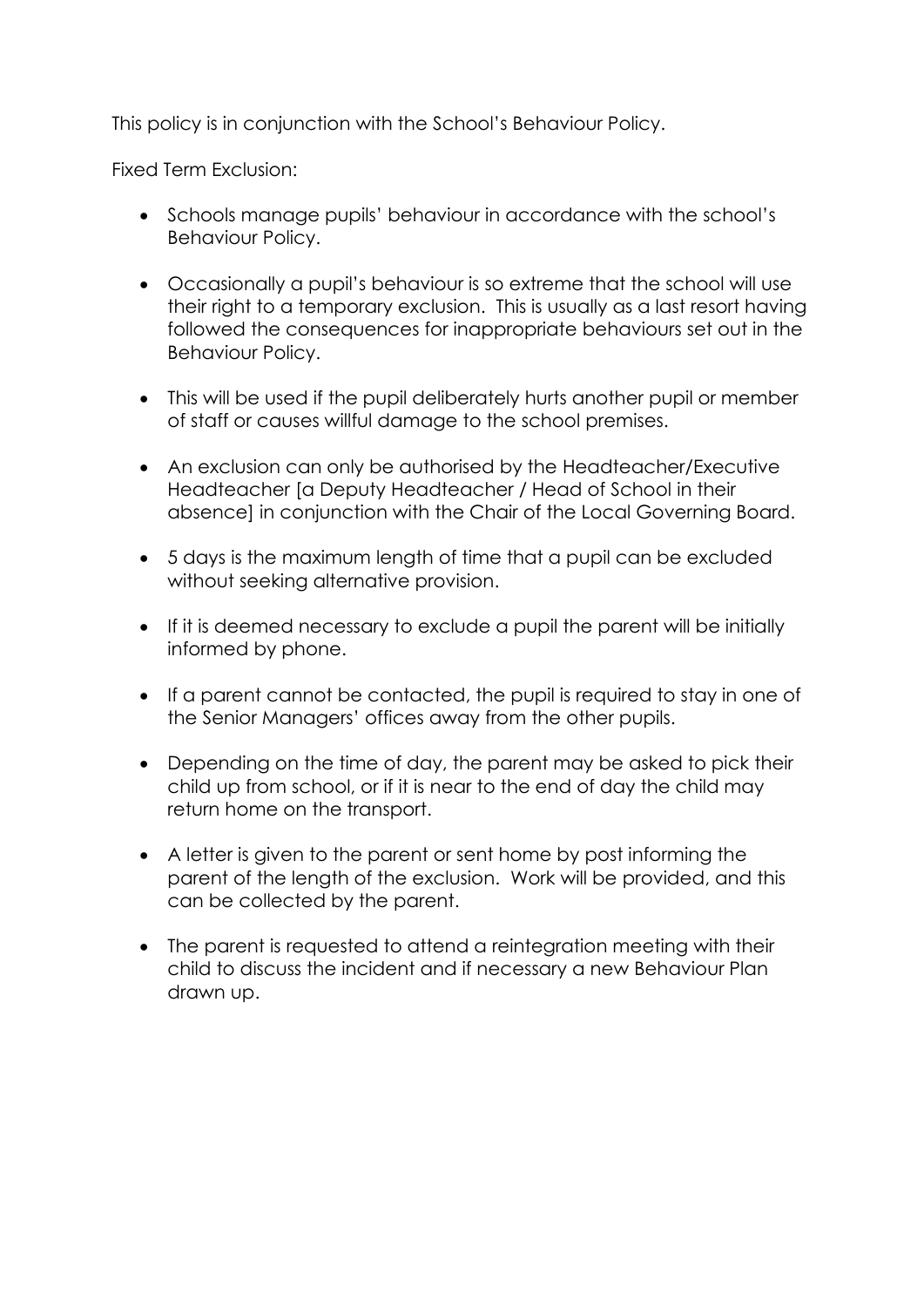Permanent exclusion:

This is a last resort and not an option taken lightly. It will be used:

- in response to a serious breach or persistent breaches of the school's Behaviour Policy; and
- where allowing the pupil to remain in school would seriously harm the education or welfare of the pupil or others in the school.

More specifically it will be used:

- for a sexual offence against another pupil.
- if a pupil is injured so badly that the police have to be called as a charge will be made.
- if a pupil brings into school an offensive weapon and threatens staff and pupils with it.

The school will notify the Local Authority immediately following a permanent exclusion and involve them in any discussions and actions.

A parent has the right of appeal against any exclusion to the First Committee of the Local Governing Board and any letters should be addressed to The Chair of the Local Governing Board c/o the school.

# **First Committee**

#### **Membership**

- a) Not less than **three** members of the Local Governing Board.
- b) The Headteacher/Executive Headteacher shall not be a member of this committee.
- c) Staff Governors are not members of this committee.
- d) The Chair of the Local Governing Board is not a member of this committee.

#### **Quorum**

The committee will consist of **three** Local Governors.

# **Meetings**

Meetings of the First Committee will take place as and when required.